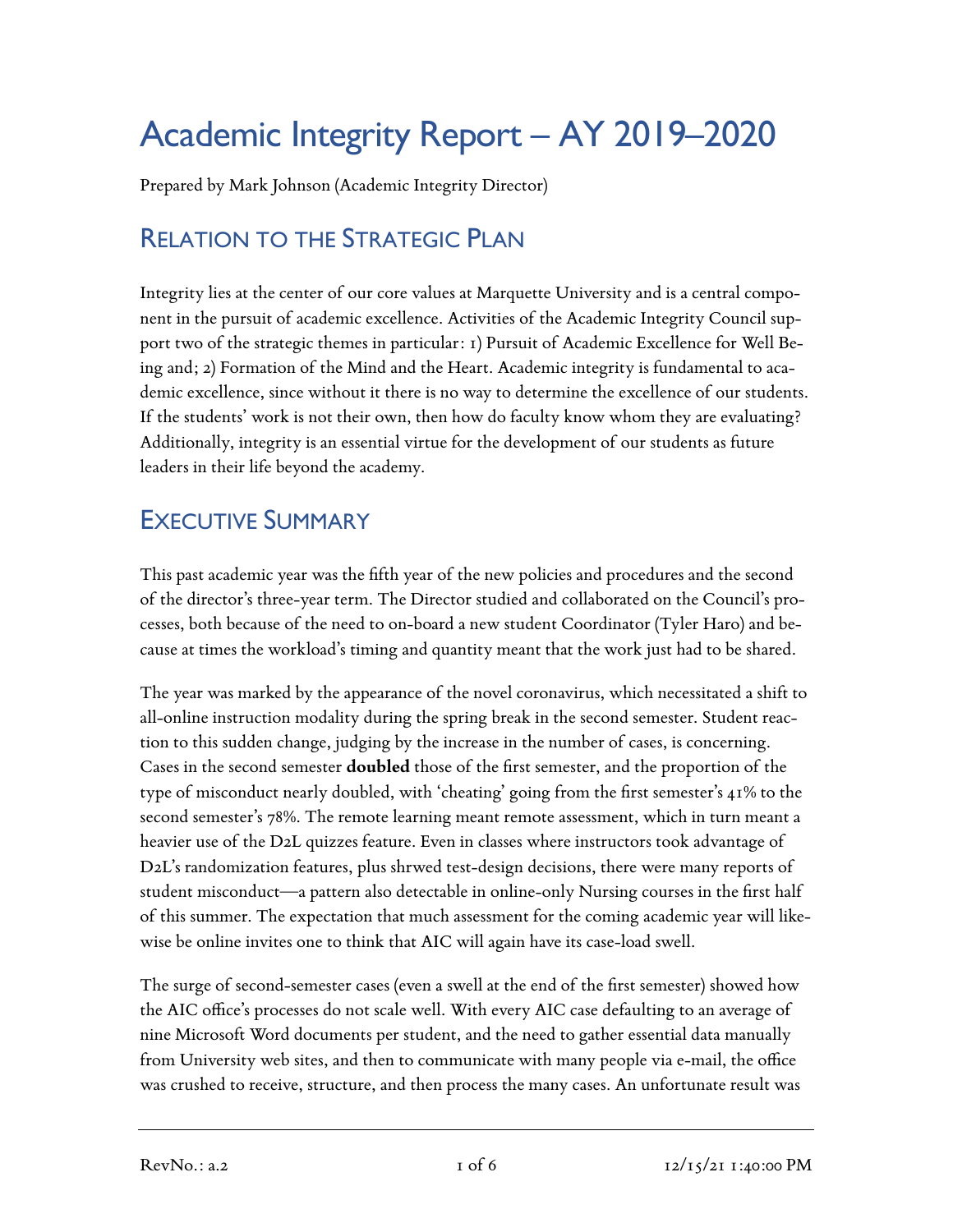slow case-process times, with AIC regularly missing its stated timing aims. A benefit, however, was learning where bottlenecks were, so the Director and the Coordinator were able to design and code key automations that will improve the 'throughput' of coming cases.

### ADMINISTRATION OF ACADEMIC MISCONDUCT CASES

- Thanks to attentive deans and supportive faculty we have 29 investigative officers (IOs).
- There are 20 students trained to be members of hearing board.
- All told the Council administered 180 cases in involving 170 students

## FOSTERING ACADEMIC INTEGRITY

In addition to administering cases of academic misconduct on campus, a goal of the office is to promote academic integrity among both faculty and students. This takes place in individual meetings with students and faculty, in presentations primarily to graduate student assistants and faculty in advance of the upcoming school year (usually in August and early September). Highlights of the past year include:

- Numerous sit-down meetings with students as part of their sanctions, to learn more about their mindset, and to explain in troublesome cases the importance of academic integrity. Especially during the remote learning period, the Director reached out to many students via phone and Teams.
- § Presentations to faculty and teaching assistants in History, Philosophy, and Theology.

## ACADEMIC MISCONDUCT CASES

This year continued the upward shift of more cheating than plagiarism—possibly because some cases in computer science programming made more sense as 'cheating' than as 'plagiarism.' Approximately 95% of the students submitted for misconduct were first-time submissions, with around 5% as second offenders. No students were suspended or expelled for Academic Integrity reasons this Academic Year.

The key takeaway is: double. Double the cases and double the proportion of cheating. The fall term saw **58 cases** submitted, while the spring term—the pandemic term—saw **122 cases**.

#### Offense Types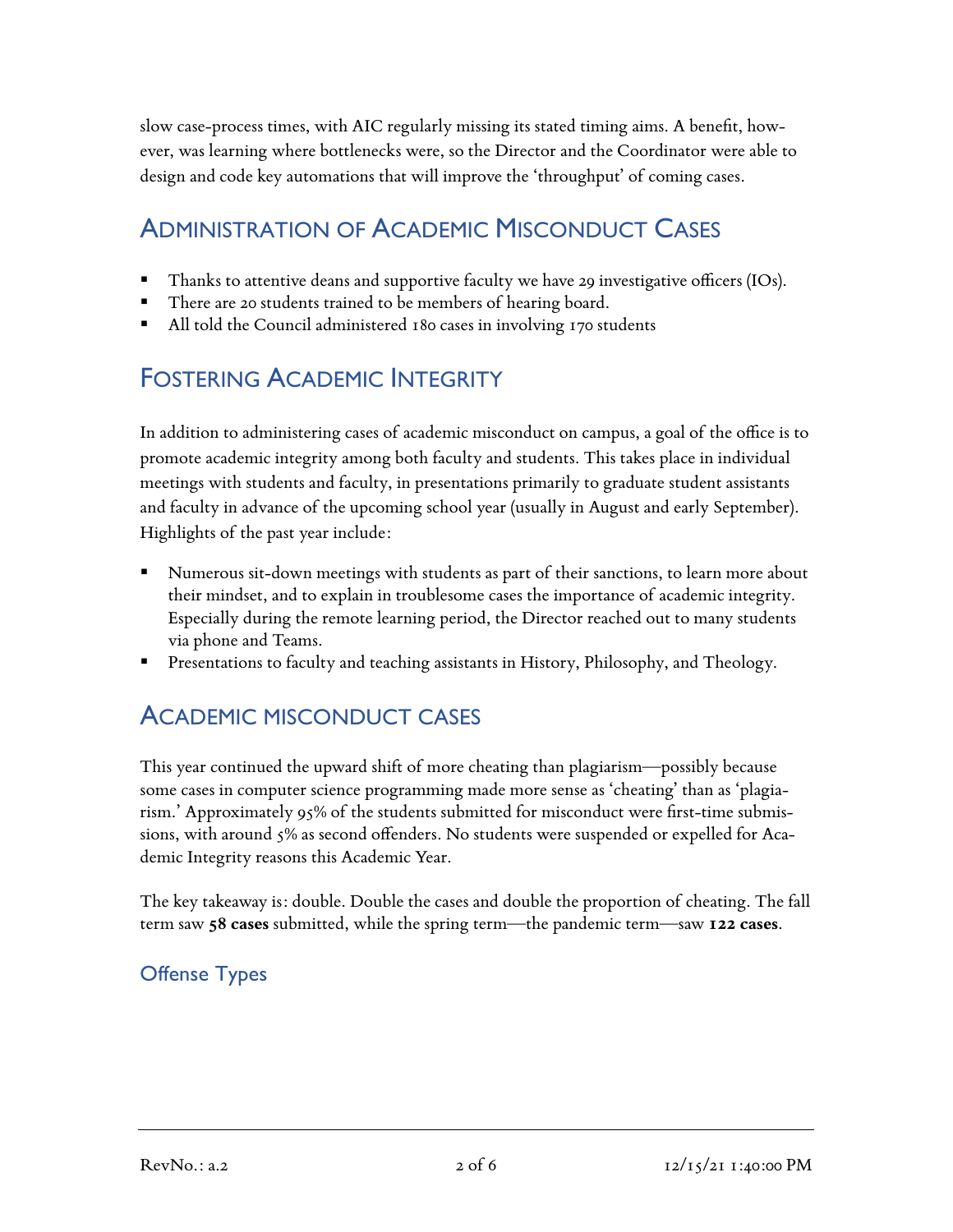



#### Case Outcomes

The ratio of students whose cases were dismissed, those who accepted responsibility and an expedited sanction, and those who went to a full hearing, varied from the numbers of last year. Of the 200 students for AY18–19, 14 went to a Hearing Board (7.0%), with 10 of the 14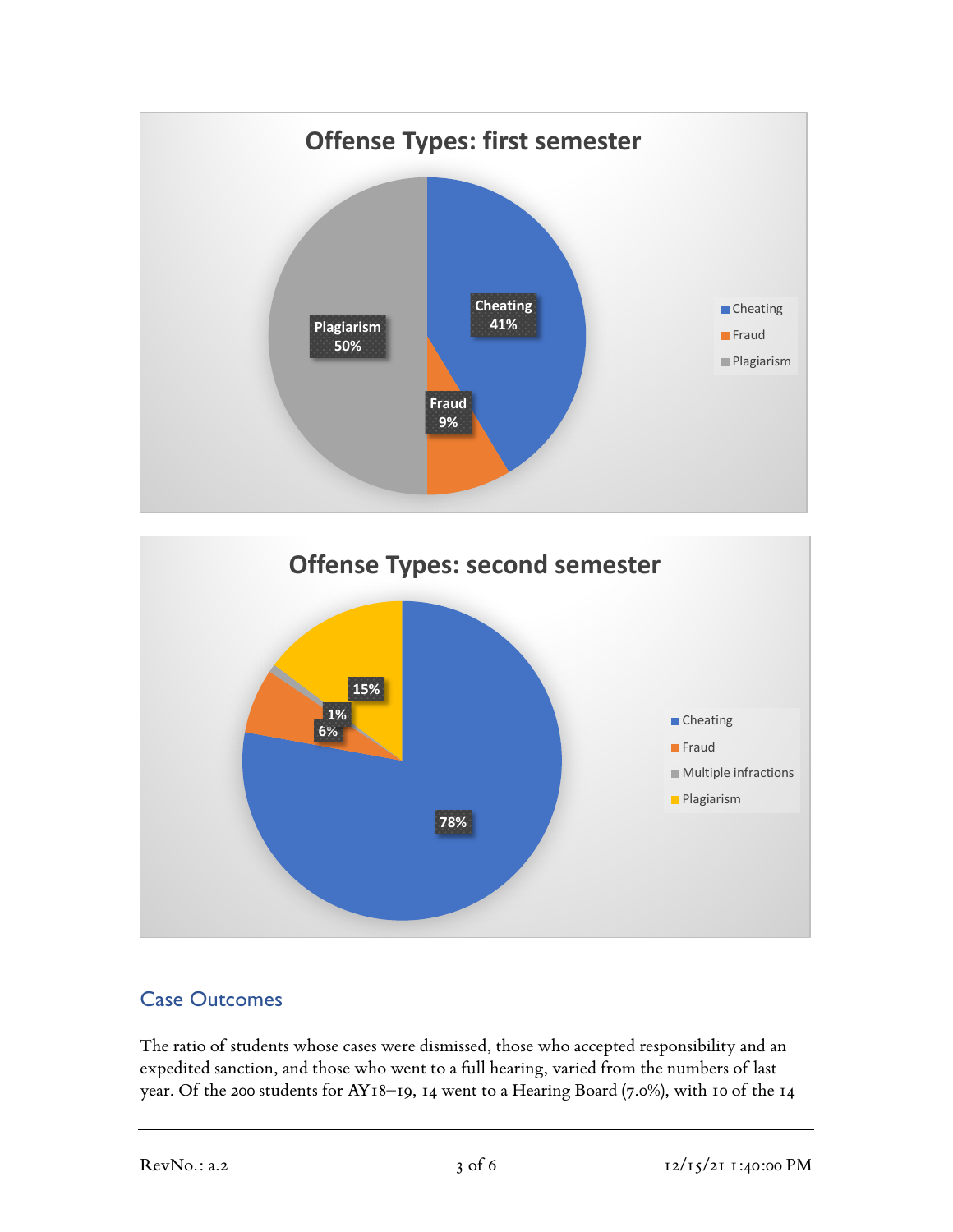resulting in dismissals. 39 students (19%) had their cases dismissed by the investigative process, and 147 students accepted responsibility via the expedited review process (74%). This year's dismissal rate tracks generally with last year's 17%, but the 74% acceptance of responsibility approaches a ten-percent increase over last year, with a conjoined drop in the percentage of cases that went to a hearing board (last year's 16% to this year's 7%). Why this occurred is uncertain.



#### Students' Home College (number of cases)

Analyzing the students by home college, the largest percentage of offenders remains our largest undergraduate colleges: Business Administration, Arts and Sciences, and Health Sciencess.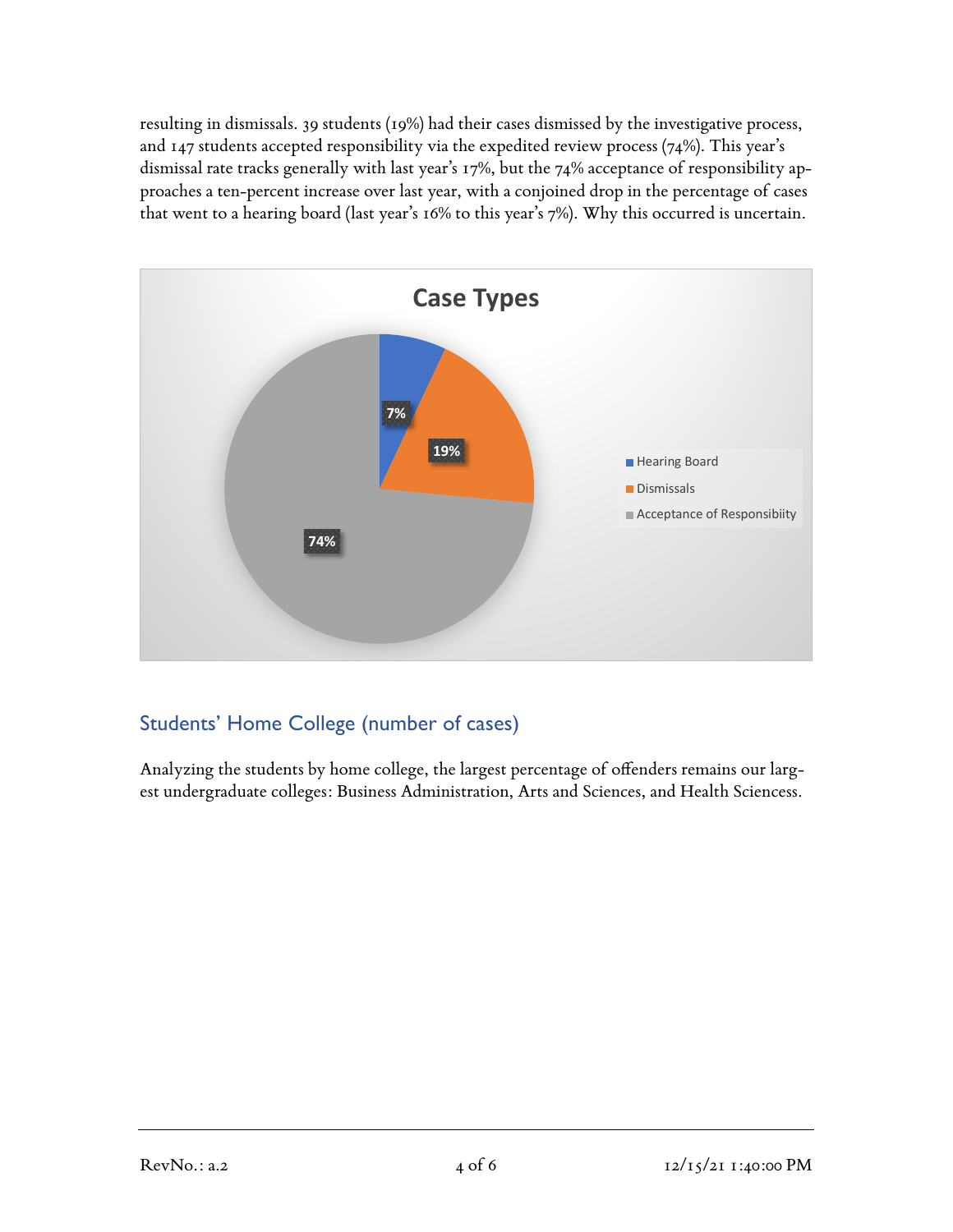



Reports were filed on 2% of the entire undergraduate student population (same as last year). The reports filed on business administration and engineering students were also in keeping with last year. It remains true that the largest percentage of Colleges or Schools against which offences are alleged is our largest undergraduate colleges: Arts and Sciences, Business Administration, and Engineering.